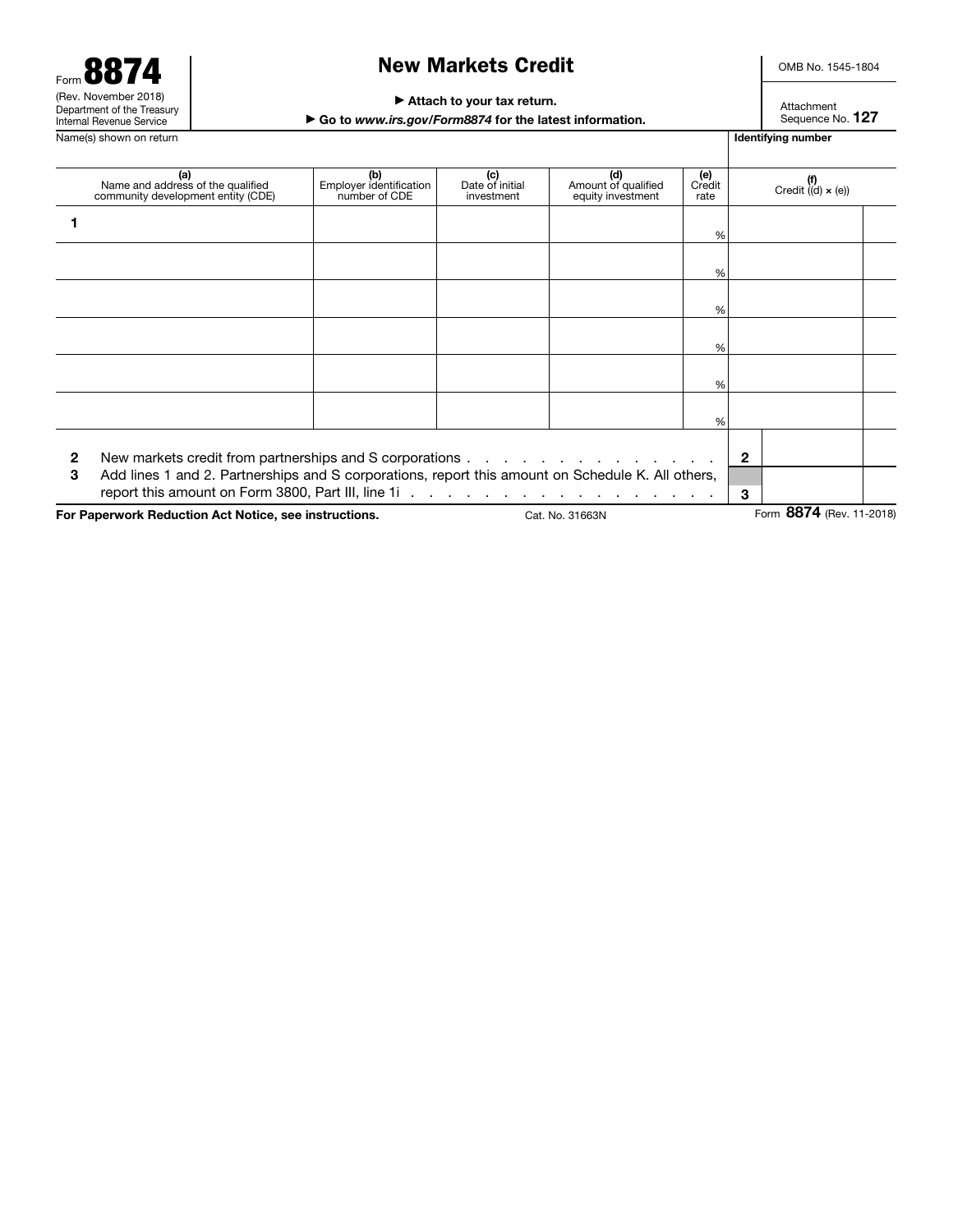# General Instructions

Section references are to the Internal Revenue Code unless otherwise noted.

## Future Developments

For the latest information about developments related to Form 8874 and its instructions, such as legislation enacted after they were published, go to *www.irs.gov/Form8874*.

### Reminder

The new markets tax credit allocation has been extended for calendar years through 2019. To find out if the allocation is extended beyond 2019, go to *www.irs.gov/Form8874*.

## Purpose of Form

Use Form 8874 to claim the new markets credit for qualified equity investments made in qualified community development entities (CDEs). This credit is part of the general business credit.

Taxpayers that are not partnerships or S corporations, and whose only source of this credit is from those pass-through entities, are not required to complete or file this form. Instead, they can report this credit directly on Form 3800, Part III, line 1i.

### **Definitions**

#### Qualified CDE

A qualified CDE is a domestic corporation or partnership that meets the following requirements.

• Its primary mission is serving, or providing investment capital for, low-income communities or persons.

• It maintains accountability to residents of low-income communities through their representation on any governing board or advisory board of the entity.

• It is certified as a qualified CDE by the Community Development Financial Institutions (CDFI) Fund of the Department of the Treasury.

Qualified CDEs also include specialized small business investment companies and community development financial institutions. See section 45D(c)(2).

#### Qualified Equity Investment

A qualified equity investment is an interest in a qualified CDE in the form of stock (other than nonqualified preferred stock) in a corporation or a capital interest in a partnership that meets all of the following requirements.

• You acquired the investment solely for cash at its original issue (or from a taxpayer for whom the investment was a qualified equity investment). The cash may be from borrowed funds, including a nonrecourse loan. For details, see Rev. Rul. 2003-20 and Rev. Rul. 2010-17.

• Substantially all (at least 85%) of the cash is used to make qualified low-income community investments. The 85% requirement is reduced to 75% for the seventh year of the 7-year credit period.

• The investment was designated as a qualified equity investment or a non-real estate qualified equity investment by the CDE on its books and records for purposes of the new markets credit.

Generally, a qualified CDE can designate an equity investment as a qualified equity investment or a non-real estate qualified equity investment only if it applied for and received a new markets credit allocation and entered into an allocation agreement with the CDFI Fund before the equity investment was made.



*Qualified CDEs must provide taxpayers holding a qualified equity investment with a completed Form 8874-A when a qualified equity investment is acquired.* 

Exceptions. An equity investment in an entity that otherwise qualifies as a qualified equity investment or a non-real estate qualified equity investment is eligible to be designated as a qualified equity investment if made prior to an allocation agreement only if the following applies.

• The equity investment was made on or after the date the CDFI Fund publishes a Notice of Allocation Availability (NOAA) in the Federal Register, and the designation of the equity investment as a qualified equity investment is made for a credit allocation received under an allocation application submitted to the CDFI Fund under that NOAA. If the entity in which the equity investment is made does not receive an allocation under that NOAA, the equity investment will not be eligible to be designated as a qualified equity investment. For details, see Regulations sections 1.45D-1(c)(3)(ii)(B) and 1.45D-1(c)(3)(iii).

The maximum amount of equity investments so designated by the qualified CDE cannot exceed the amount of the allocation it received from the CDFI Fund. The names and addresses of qualified CDEs that have received an allocation for each allocation round and the amount of that allocation are listed on the CDFI Fund website at *www.cdfifund.gov.* 

#### Non-Real Estate Qualified Equity Investment

If a qualified equity investment is designated as a non-real estate qualified equity investment, then the qualified equity investment may only satisfy the substantially-all requirement if the CDE makes qualified low-income community investments that are directly traceable (including investments made through one or more CDEs) to non-real estate qualified active lowincome community businesses. The proceeds of a non-real estate qualified equity investment cannot be used for transactions involving a qualified active low-income community business that is not a non-real estate qualified active lowincome community business. See Regulations section 1.45D-1(d) for details about qualified low-income community investments.

## How To Figure the Credit

A credit generally is allowed to the holder of the qualified equity investment on each of 7 credit allowance dates. The credit allowance dates are the date you make the initial investment and each of the next 6 anniversary dates. The credit is equal to the qualified equity investment multiplied by 5% (6% for the 4th through 7th years). However, the credit is not allowed for a credit allowance date if the investment is not a qualified equity investment on that date.

## Recapture of the Credit

You may have to increase your tax by a credit recapture amount if at any time within 7 years from the date of the original issuance of the qualified equity investment:

• The entity ceases to be a qualified CDE,

• Substantially all of the proceeds of the investment cease to be used to make qualified low-income community investments, or

• The investment is redeemed or otherwise cashed out by the entity.

Exception. If a CDE fails to use substantially all of the proceeds of a qualified equity investment to make qualified low-income community investments, the CDE may avoid recapture of the credit if it corrects the failure within 6 months after the date it becomes aware (or reasonably should have become aware) of the failure. Only one correction is permitted for each qualified equity investment during the 7-year credit period.

See section 45D(g) and Regulations section 1.45D-1(e) for details, including how to figure the credit recapture amount. Generally, include the credit recapture amount on the line for recapture taxes on your income tax return for the year in which the recapture event occurs. For example, the credit recapture